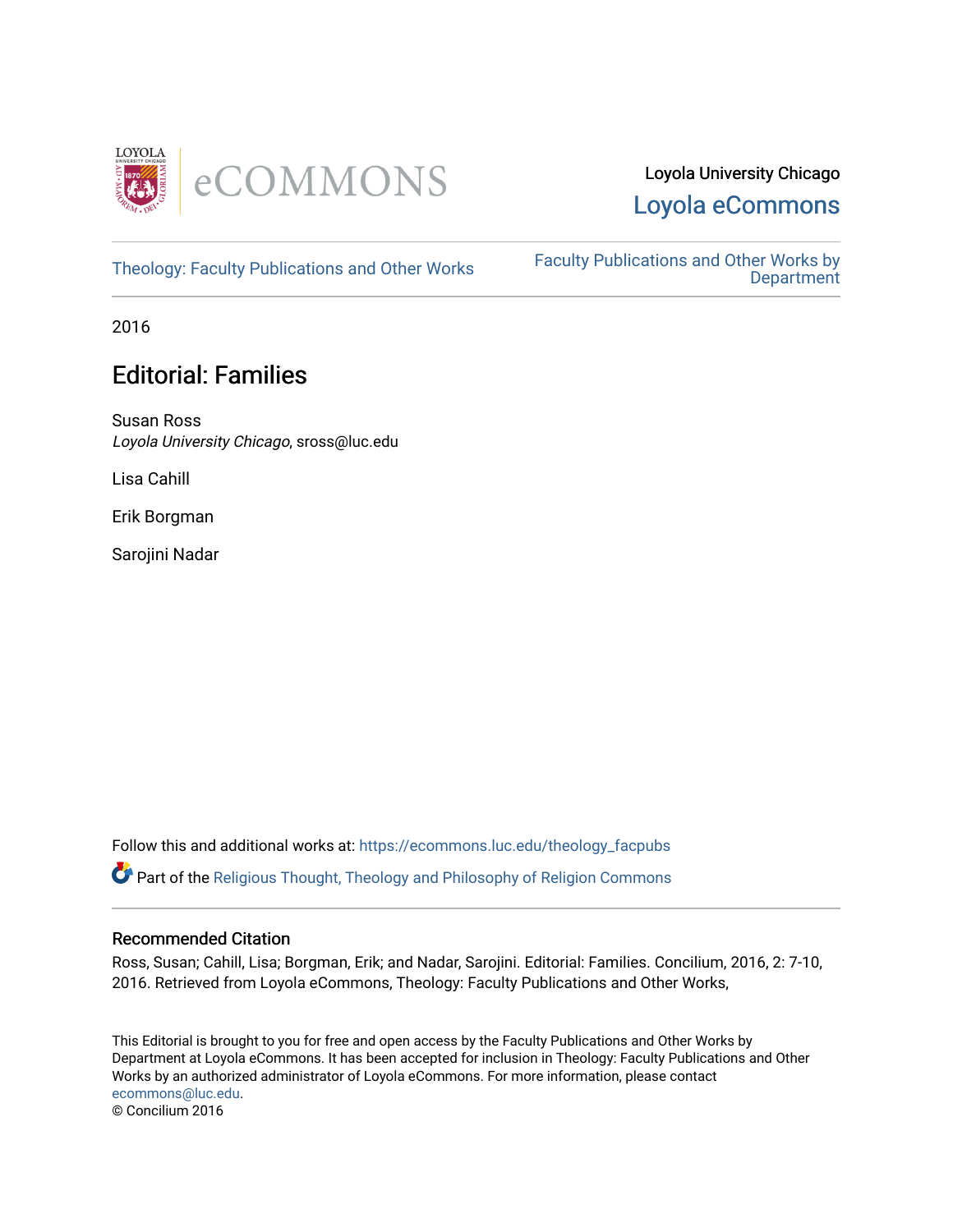On January 2, 2016, local television stations and newspapers in Chicago announced, as is their usual practice, the birth of the first baby born in the metropolitan area in the new year. This year, a 15 year-old unmarried Hispanic girl gave birth to a daughter at 12:01 a.m. in a suburban hospital. Her delighted parents spoke of their joy and dedication to helping raise their new grandchild; the mother was shown gazing lovingly at her new baby, while also declaring her intention to finish high school and to become a police officer. It is doubtful that fifty years ago, this family's situation would have been celebrated as it is today, but the situation of families around the world in 2016 has changed enormously in the last few decades. Having a child 'out of wedlock' is no longer seen as a scandalous situation. Same-sex couples with their children sit alongside 'traditional' heterosexual couples in many churches. Families struggle to survive in complex global economic and political situations. This issue of *Concilium*  aims to highlight the diversity of issues that confront families in the present.

'The family' is often identified as the 'domestic church.' We learn to become Christians in our families. As Catholic teaching has always maintained, parents model the relationship of Christ and the Church and children are the embodiment of their parents' love.<sup>1</sup> Family experiences, for good or for ill, shape us into the persons we become. But families are increasingly complex and face challenges for which there are no easy answers, either from the Church or from society.

The 2014 Extraordinary Synod on the Family and the 2015 Synod were notable for their new openness to discussion and to hearing about families through the questionnaires that were distributed in advance and the documentation that was made widely available. Yet despite the complex range of issues faced by families and the diversity of cultures in which families struggle to live, most of the Synod discussions were about divorce and remarriage, the admission of remarried (but not annulled) Catholics, cohabitation, and same-sex marriage. Underlying these discussions were deeper concerns about the synodal processes, the directions taken by Pope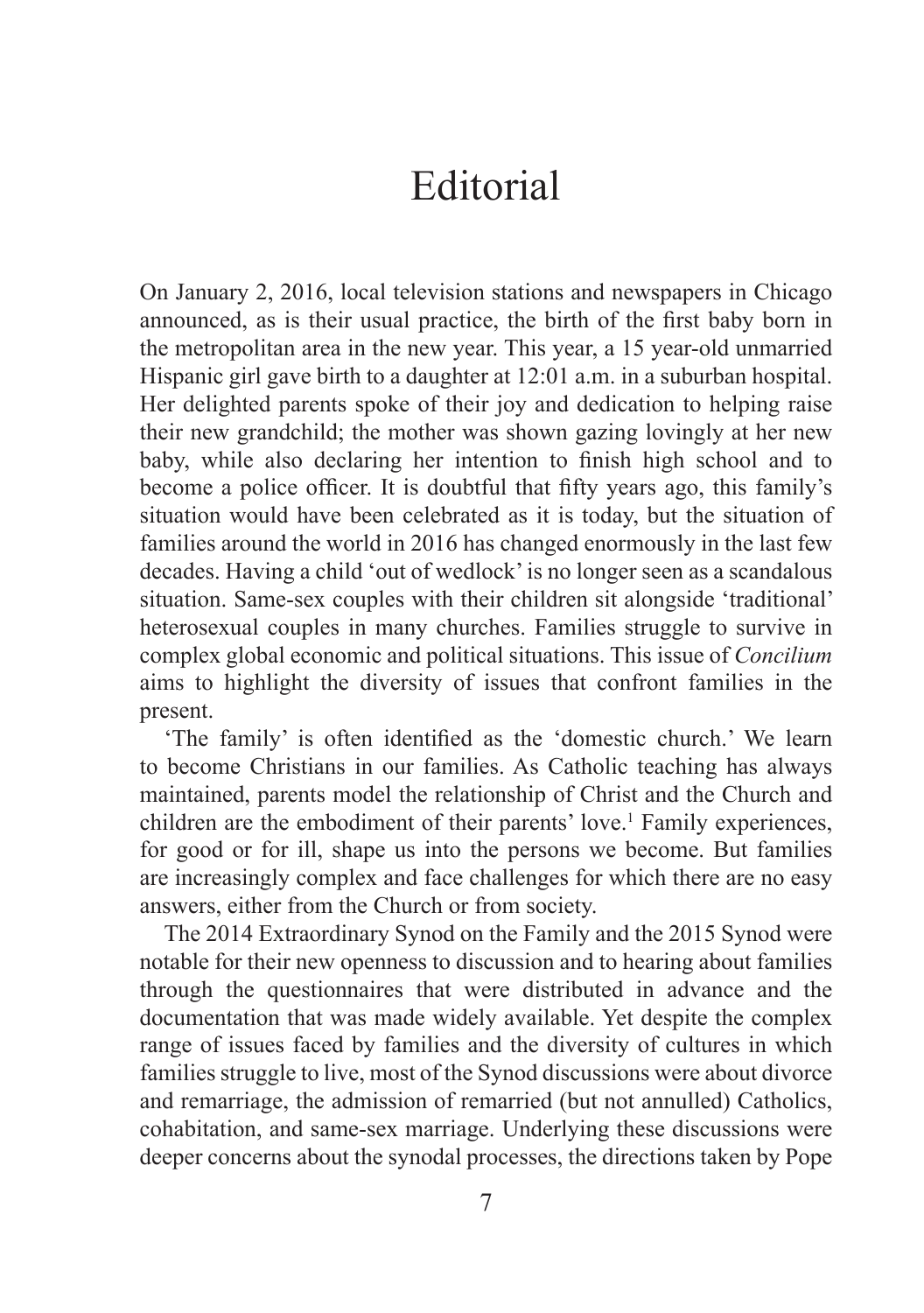Francis, and geographical and generational divides in the church. Thomas Reese, SJ, was an observer at the 2015 Synod and offers his reflections on the month-long meeting in October 2015 in the Theological Forum. The concerns of families around the world are more broad-ranging than these issues, important as they are for many in the global north.

The title of this issue, 'Families,' is deliberately plural. There is no one model for 'the' family, as the articles vividly demonstrate. From the extended families of the global south to the nuclear families of the global north, families come in many shapes and sizes. If there is anything that unites these diverse families, it is that the social, political, and economic realities of the world have had a profound effect on them. Our authors represent a diversity of contexts and challenges. It is, therefore, difficult to separate out theological issues from their contexts, but certain issues emerge.

One thread that runs through many of the essays, notably those of D'Angelo, Cruz, Orobator, Suarez, Rakoczy and Mapasure, and Simeone, is that of gender. While many magisterial documents pertaining to the family emphasize the enduring importance of motherhood, the 'feminine genius' possessed by women, and the example of Mary, the mother of Jesus, the realities of women's lives rarely correspond to the idealized picture of maternal love that is presented in official church writings. In addition, it is worth saying here – and so we repeat what many Vatican observers have noted – that while some thirty women were invited to be auditors at the 2015 Synod meetings, women had no vote in Synod deliberations. The one layperson with a vote was a professed brother, a celibate male. The painful reality of women's lack of voice in the church, at the same time Pope Francis calls for a 'more incisive presence of women in the church', is a continuing and festering sore on the Body of Christ.

The complexities of women's lives and the realities of women's oppression are well in evidence in the world. Perhaps because of more advanced communication media, we are more aware of women's situations than ever before. Child marriages and forced marriages are still very much the norm in some areas of the world and women's inability to make choices regarding their sexuality, as the essays by Rakoczy/Mapasure and Orobator demonstrate, is still all too common. Even where women have new economic opportunities, as Cruz's essay shows, women are still vulnerable to sexual abuse.

Given these situations, a new theology of gender and sexuality is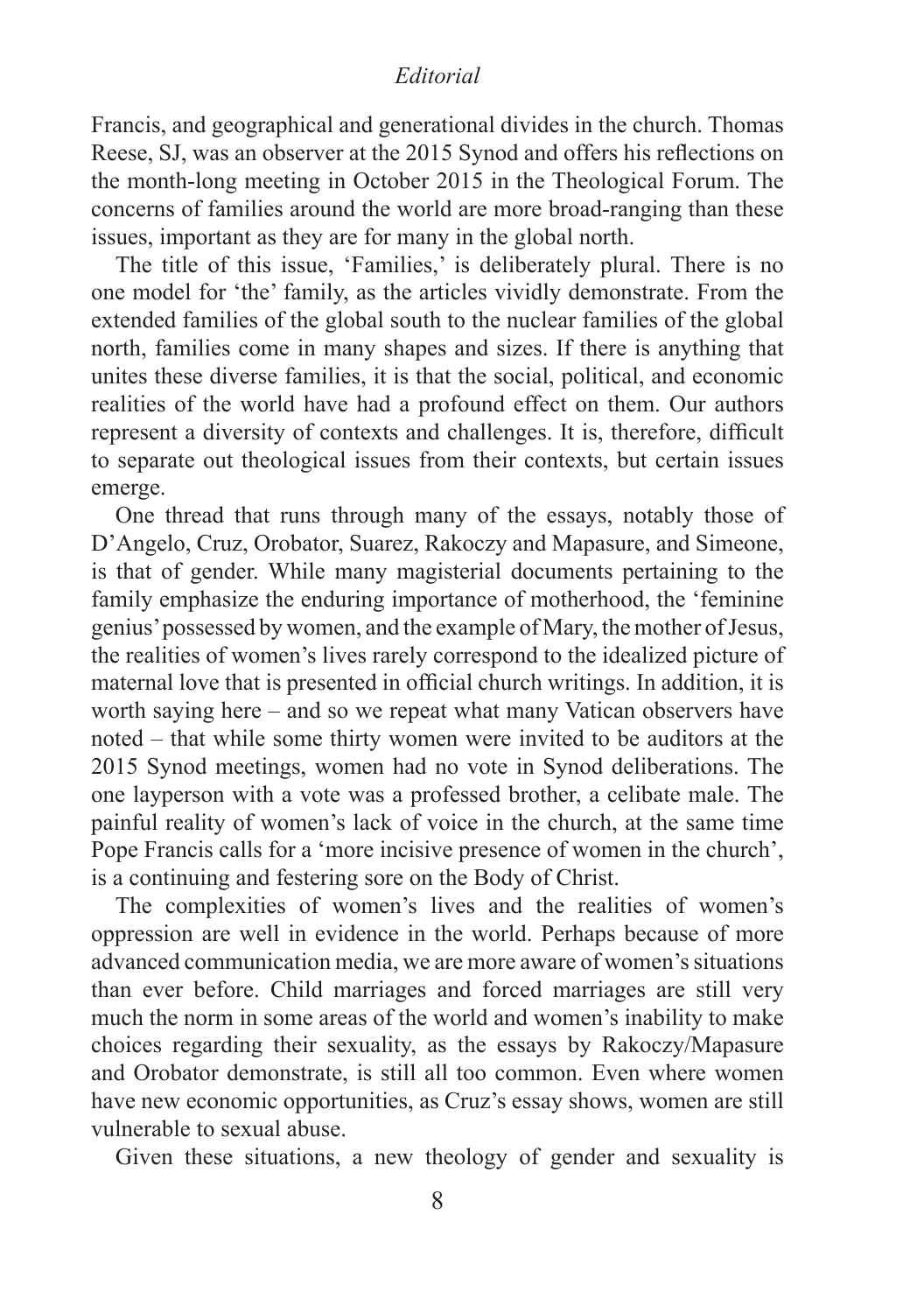needed. But it is not just the situation that calls for a rethinking these central categories. As D'Angelo's essay shows, and as is evident in even a cursory reading of the Hebrew scriptures, the idealized family of Christmas cards and Vatican documents is not even reflected in these sacred writings, where the messiness and sinfulness of human life is more than obvious. How are the families of the slums of Buenos Aires, of the migrant workers from the Philippines who now live separated from their children, and of African-American families still suffering the effects of systemic racism, to find models for living a fully Christian life? Changes in gender roles, as Domenico Simeone notes, affect both women and men and suggest new ways of being in relationships that can have a positive impact on families and their communities.

This brings us to a second issue that emerges from these essays, and that is also connected with gender and the issues from the Synod: the consequences of a hierarchical, patriarchal church and society for families. Many of the essays in this volume comment on the ways that ecclesial structures are ill-equipped to respond adequately to the challenges affecting contemporary families. If the family is the 'domestic church,' what models of relationship and leadership are offered to families seeking guidance in a complex world? Married women in Africa who find themselves struggling with fidelity, HIV, economic shifts – to name only a few challenges – look to the Church and see an all-male, celibate leadership that does not seem to consider the complications of their situation, especially regarding the official teaching on birth control. Interestingly, it is the very poor women in the slums of Buenos Aires, discussed in Suarez's essay, who experience a much more inclusive church through their interactions with the women religious who live among them.

Christophe Ringer, in writing about the issues affecting African-American families, points to the importance of the 'common good,' and a sense of community that is too often missing in contemporary life, especially in the global north. Such a communal sense of responsibility can, on the one hand, bring the resources of the church community to assist families in times of need and on the other, model for families, and the church, relationships of mutuality. And as Darlene Weaver observes, adoptive families offer the church a model of community that reaches beyond biological relationships.

We are very much aware of the many issues that are not covered in this issue – the situations of divorced and remarried couples wishing to